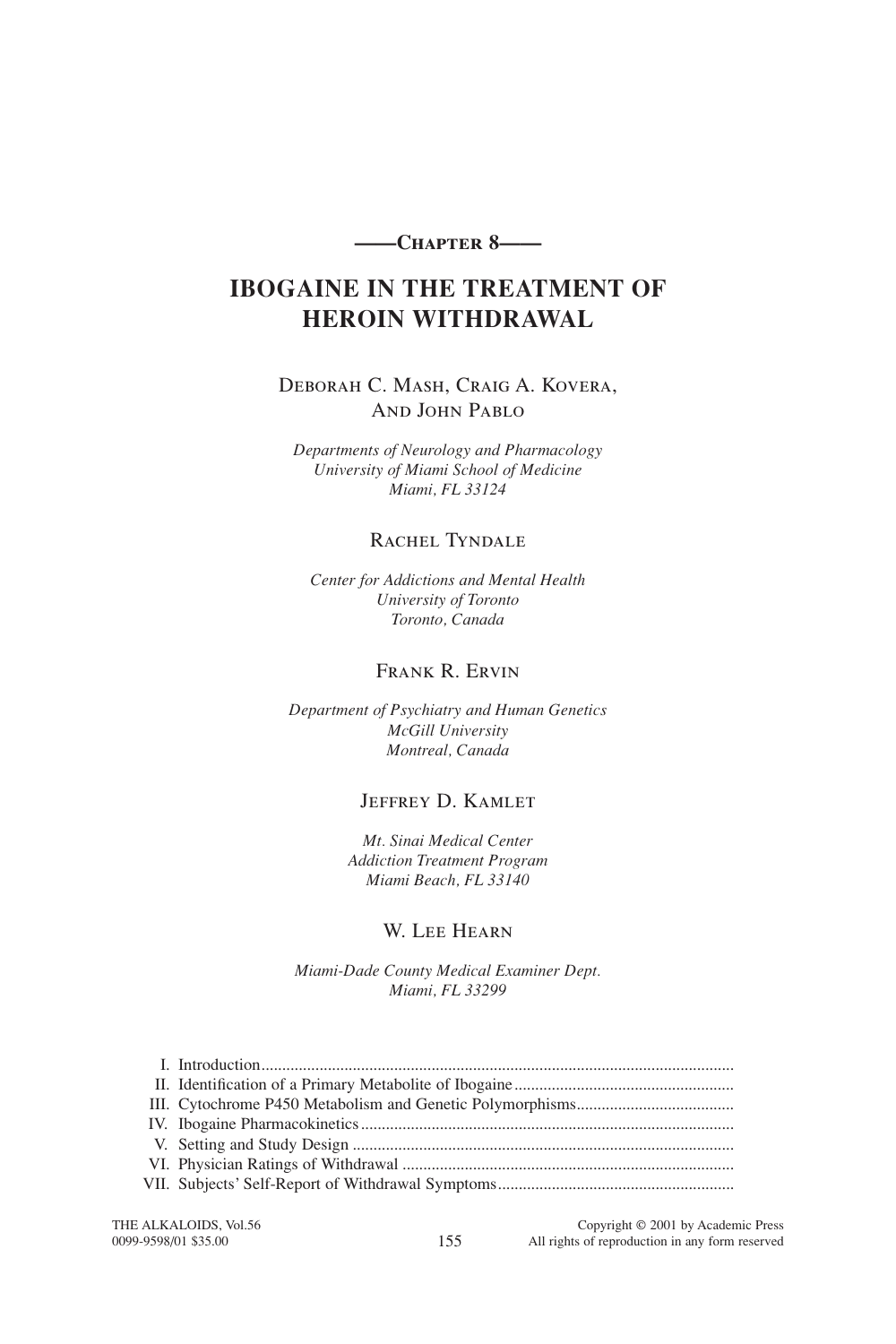#### **I. Introduction**

Ibogaine, is a naturally occurring, psychoactive indole alkaloid derived from the roots of the rain forest shrub *Tabernanthe iboga*. Indigenous peoples of Western Africa use ibogaine in low doses to combat fatigue, hunger, and thirst, and in higher doses as a sacrament in religious rituals (*1*). The use of ibogaine for the treatment of drug dependence has been based on anecdotal reports from groups of self-treating addicts that the drug blocked opiate withdrawal and reduced craving for opiates and other illicit drugs for extended time periods (*2- 4*). Preclinical studies have supported these claims and provided proof-of-concept in morphine-dependent rats (*5,6*). While ibogaine has diverse CNS effects, the pharmacological targets underlying the physiological and psychological actions of ibogaine in general, or its effects on opiate withdrawal in particular, are not fully understood. Pharmacological treatments for heroin addiction currently employ two treatment strategies: detoxification followed by drug-free abstinence or maintenance treatment with an opioid agonist. Because agonist maintenance with methadone usually has the goal of eventual detoxification to a drug-free state, the use of medications to facilitate this transition is a clinically important treatment strategy. Anecdotal reports suggest that ibogaine has promise as an alternative medication approach for making this transition (*4*). Ibogaine has an added benefit to other detoxification strategies in that the treatment experience seems to bolster the patient's own motivational resources for change.

There have been few reports of the effects of ibogaine in humans. Anecdotal accounts of the acute and long-term effects of ibogaine have included only a small series of case reports from opiate and cocaine addicts with observations provided for only seven and four subjects, respectively (*2,3*). A retrospective case review of 33 ibogaine treatments for opioid detoxification in nonmedical settings under open label conditions has suggested further that the alkaloid has ameliorative effects in acute opioid withdrawal (*4*). However, objective investigations of ibogaine's effects on drug craving, and the signs and symptoms of opiate withdrawal, have not been done in either research or conventional treatment settings. Ibogaine is a drug with complex pharmacokinetics and an uncertain mechanism of action with regards to its alleged efficacy for the treatment of opiate dependence. Ibogaine is metabolized to noribogaine, which has a pharma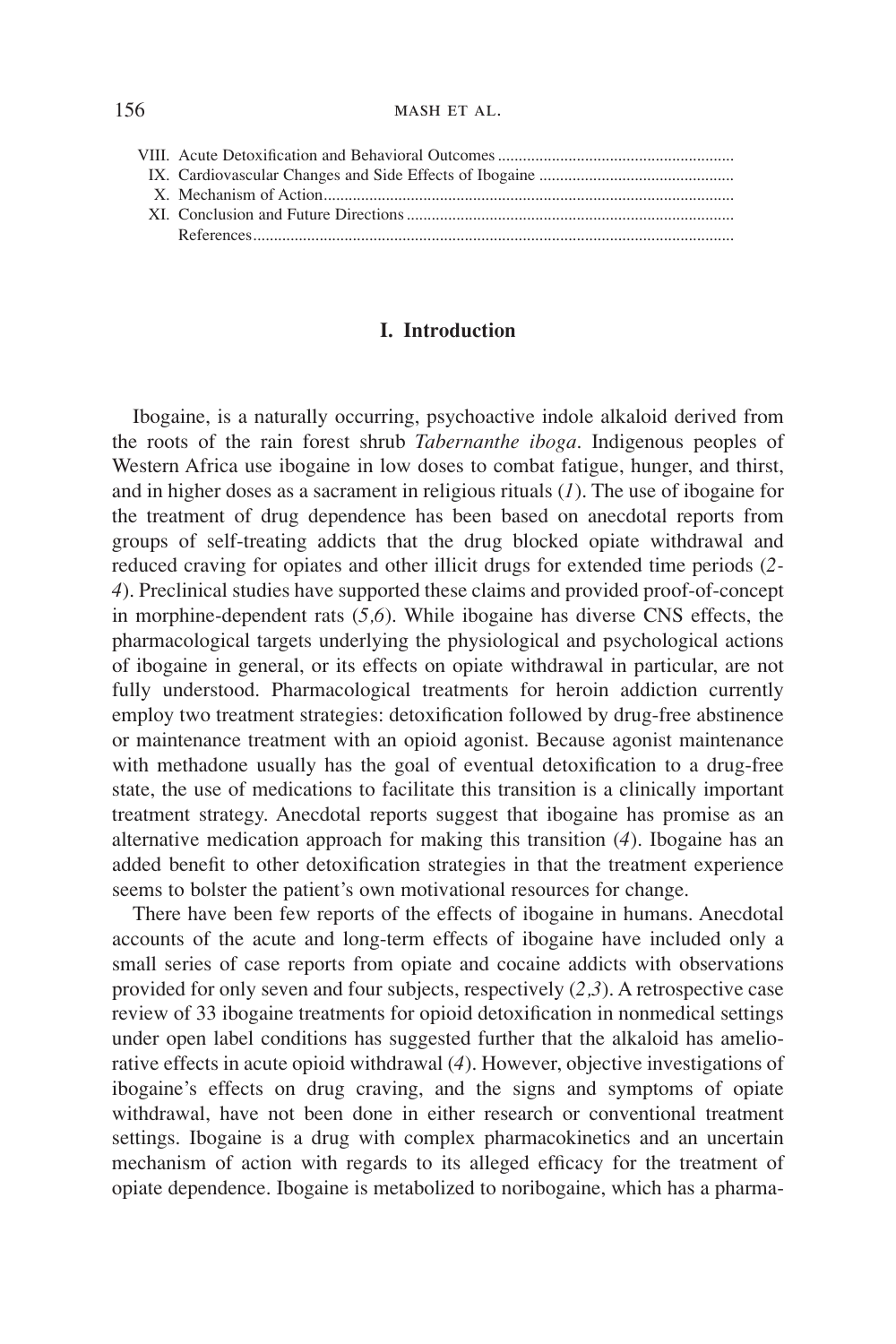cological profile that is different from that of the parent drug. We report here that ibogaine is effective in blocking opiate withdrawal, providing an alternative approach for opiate-dependent patients who have failed other conventional treatments. Identifying noribogaine's mechanism of action may explain how ibogaine promotes rapid detoxification from opiates after only a single dose.

# **II. Identification of a Primary Metabolite of Ibogaine**

Our group developed an analytical method for quantifying ibogaine in blood samples from rats, primates, and humans (*7,8*). Using fullscan electron impact gas chromatography/mass spectrometry (GC/MS), a primary metabolite, 12 hydroxyibogamine (noribogaine) was detected for the first time in blood and urine samples. The analytical procedure involved a solvent extraction under basic conditions with  $D_3$ -ibogaine as an internal standard. Urines taken from dosed monkeys and humans were extracted under strongly basic conditions, extracts were evaporated, reconstituted, and analyzed by GC/MS in full scan electron impact ionization mode. Analysis of the resulting total ion chromatograms revealed a peak identified as ibogaine by comparison with an authentic standard. All samples were found to contain a second major component eluting after ibogaine. Similar spectral characteristics of this peak to ibogaine's spectrum defined it as an ibogaine metabolite, which is formed by the loss of a methyl group (Figure 1). The site for metabolic demethylation of ibogaine was the



Ibogaine,  $R = CH$ , (Le Men-Taylor numbering) Noribogaine (10-Hydroxyibogamine)\*,  $R = H$ 

\*Noribogaine has frequently been referred to as 12-hydroxyibogamine in the biological and medical literature, based on the Chemical Abstracts numbering system for this alkaloid skeleton.

Figure 1. Molecular structures of ibogaine and noribogaine. Ibogaine undergoes *O*-demethylation to form 12-hydroxyibogamine (noribogaine).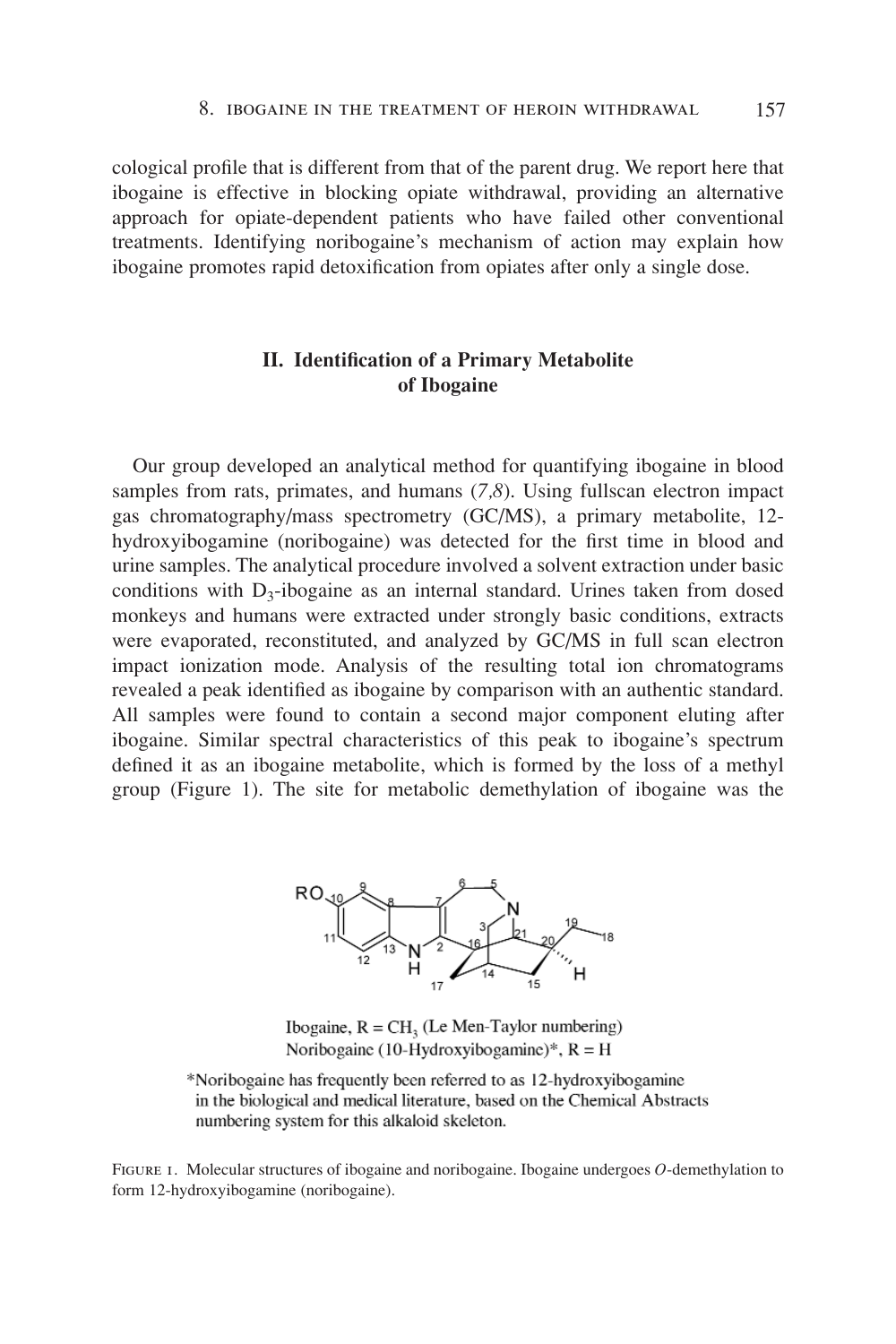methoxy group, resulting in the compound 12-hydroxyibogamine (noribogaine). The identity of the desmethyl metabolite was confirmed using an authentic standard of noribogaine (Omnichem S.A., Belgium) and gave a single peak at the same retention time and with the same electron impact fragmentation pattern as the endogenous compound isolated from monkey and human urine (*7*).

# **III. Cytochrome P450 Metabolism and Genetic Polymorphisms**

Ibogaine, like most CNS drugs, is highly lipophilic and is subject to extensive biotransformation. Ibogaine is metabolized to noribogaine in the gut wall and liver (Figure 2, schematic). Ibogaine is *O*-demethylated to noribogaine primarily by cytochrome P4502D6 (CYP2D6). An enzyme kinetic examination of ibogaine *O*-demethylase activity in pooled human liver microsomes suggested that two (or more) enzymes are involved in this reaction (*8*). In this study, ibogaine was incubated with a set of microsomes derived from cell lines selectively expressing only one human cytochrome P450 enzyme and with a series of human liver microsome preparations, characterized with respect to their activities toward cytochrome P450 enzyme selective substrates to estimate the relative contributions of the various P450 enzymes to the metabolism of ibogaine *in vitro*. The enzyme CYP2D6 showed the highest activity toward the formation of noribogaine, followed by CYP2C9 and CYP3A4 (*9*).

Depending on whether a particular isoenzyme is present or absent, individuals are classified as extensive or poor metabolizers. The influence of genetic polymorphisms on the biotransformation of ibogaine under *in vivo* clinical conditions has been examined in recent studies (*9*). The results demonstrate that there are statistically significant differences in the two populations with regard to Cmax and  $t_{1/2}$  (elim) and area under the curve (AUC) of the parent drug and metabolite, indicating that the disposition of ibogaine is dependent on polymorphic CYP2D6 distribution (Table 1). Since some of the CNS activity may be the result of noribogaine, the CYP2D6 phenotype may prove to be an important determinant in the clinical pharmacology of ibogaine. Many CYP2D6 substrates are subject to drug interactions. In considering the potential patient population who might benefit from ibogaine, many of these patients may have taken other medications (prescription and/or illicit), increasing the potential for serious adverse drug interactions.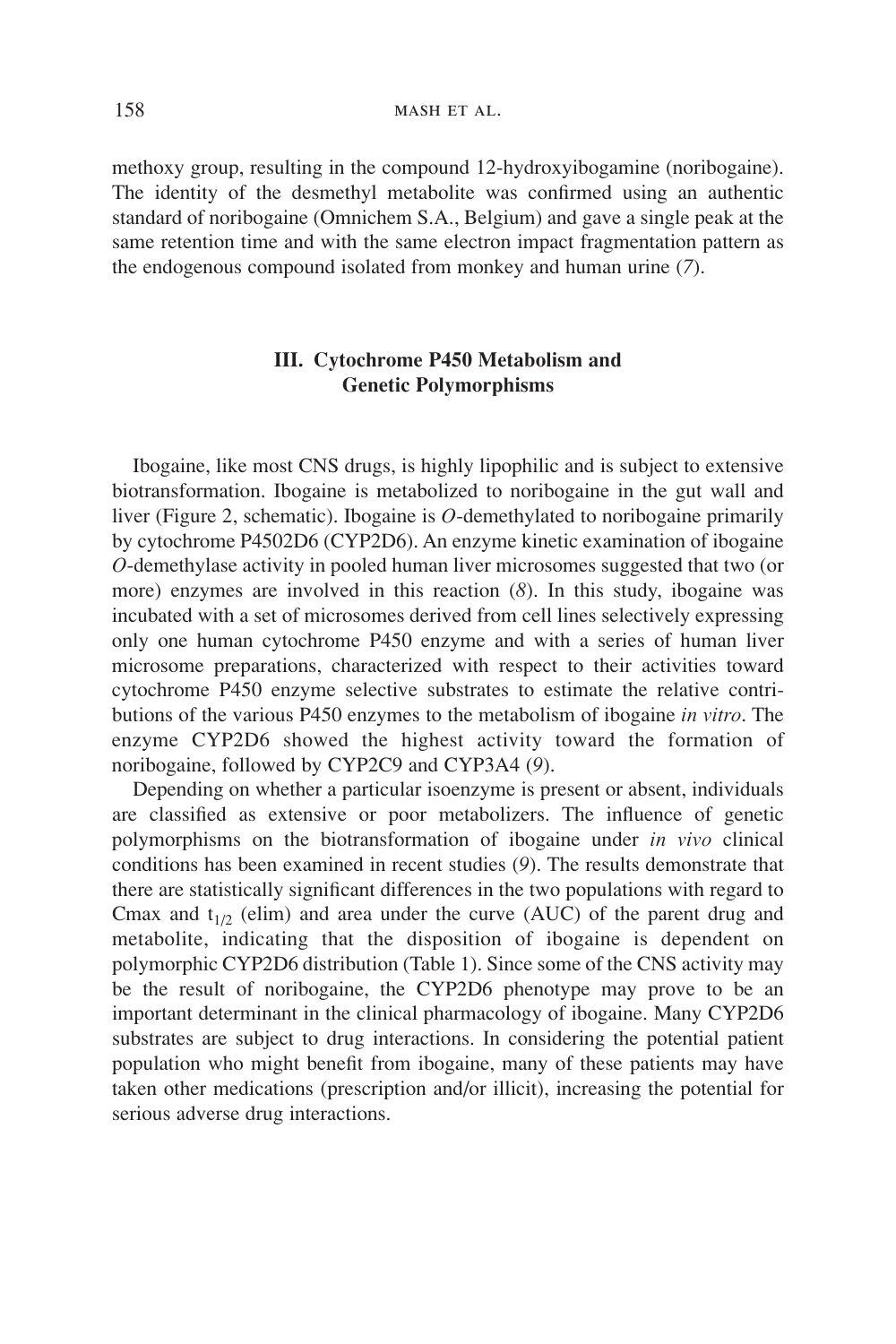

FIGURE 2. Time course of whole blood concentrations of ibogaine and noribogaine after oral administration to drug-dependent volunteer. Pharmacokinetics of ibogaine and noribogaine over the first 24 hours after oral dose in a human subject. Data shown are from a representative male subject (wt/wt, extensive metabolizer). Values for parent drug and desmethyl metabolite were measured in whole blood samples at the times indicated. Open squares indicate ibogaine concentrations and shaded squares indicate noribogaine concentrations. SK, St. Kitts, W.I., Subject Code.

|                            | *Extensive Metabolizers | **Poor Metabolizers |
|----------------------------|-------------------------|---------------------|
| Ibogaine                   |                         |                     |
| $t_{\rm max}$ , hr         | $1.70 \pm 0.15$         | $2.50 \pm 1.04$     |
| $C_{\rm max}$ , ng/ml      | $737 \pm 76$            | $896 \pm 166$       |
| $AUC_{0.24}$ hr,ng • hr/ml | $3936 \pm 556$          | $11471 \pm 414$     |
| $t_{1/2}$ , hr             | $7.45 \pm 0.81$         | NQ                  |
| Noribogaine                |                         |                     |
| $t_{\rm max}$ , hr         | $6.17 \pm 0.85$         | $3.17 \pm 1.36$     |
| $C_{\rm max}$ , ng/ml      | $949 \pm 67$            | $105 \pm 30$        |
| $AUC_{0.24}$ hr,ng • hr/ml | $14705 \pm 1024$        | $3648 \pm 435$      |
| $t_{1/2}$ , hr             | NO                      | N <sub>O</sub>      |
|                            |                         |                     |

TABLE 1. Pharmacokinetic Parameters of Ibogaine and Noribogaine in Human Extensive and Poor Metabolizers (CYP2D6)

 $* N = 24 (10.0$  mg/kg), 16 males and 8 females

\*\*  $N = 3$ , 3 males (10.0 mg/kg)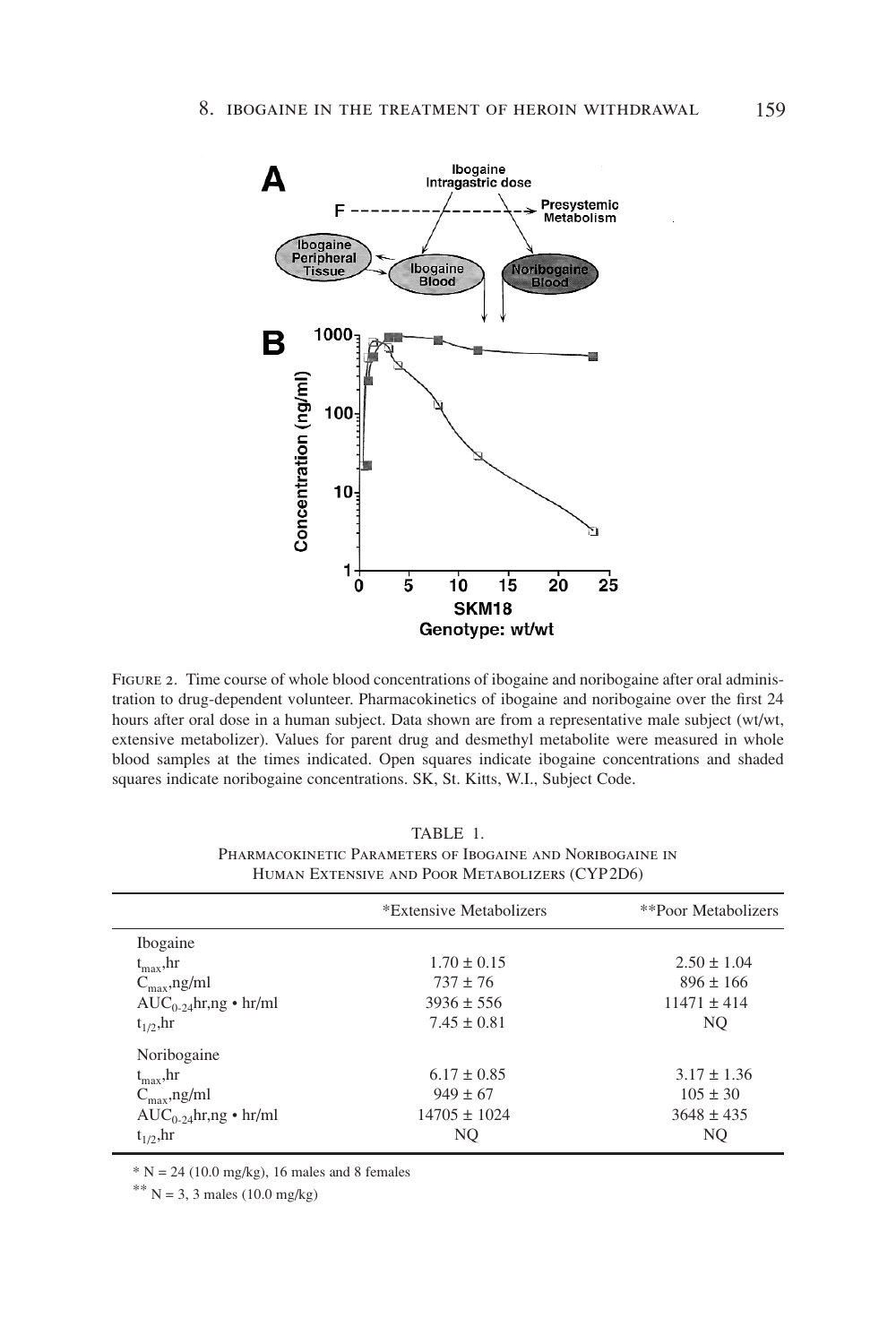#### **IV. Ibogaine Pharmacokinetics**

Pharmacokinetic measurements have been obtained from human drugdependent patient volunteers who had received single oral doses of ibogaine (Table 1; Figure 2). Figure 2 illustrates the pharmacokinetic profile of ibogaine and the metabolite following oral doses of the drug in a representative male subject. Table 1 shows that CYP2D6 mediated metabolism of ibogaine resulted in high levels of noribogaine in blood, with Cmax values in the same range as the parent drug. The time required to eliminate the majority of absorbed ibogaine (>90%) was 24 hours post-dose (Figure 2). The pharmacokinetic profiles measured in whole blood demonstrate that the concentrations of noribogaine measured at 24 hours remained elevated, in agreement with previous findings (*10*). The still elevated concentrations of noribogaine in blood at 24 hours after drug administration limited the quantitation of the terminal half-life of the metabolite. Noribogaine was measured in CYP2D6 deficient subjects, but at concentrations that were markedly lower than for the extensive metabolizers. Conversion of the parent to noribogaine in CYP2D6 deficient subjects may reflect the metabolic contribution of other cytochromes (CYP2C9, CYP3A4). The concentration of noribogaine measured at 24 hours post-dose in the subject in Figure 2 was in the range of 800 ng/ml, similar to the peak concentration of ibogaine that was measured in this representative subject. Pharmacokinetic measurements in human volunteers administered oral doses of ibogaine showed that the area under the curve (AUC) for the parent compound was approximately three-fold less than for the active metabolite (Table 1). Thus, noribogaine reaches sustained high levels in blood after a single administration of the parent drug.

Since the metabolite has been shown in radioligand binding assays to have higher affinities for certain CNS targets, it can be estimated that the contribution of the metabolite to the total pharmacodynamic profile of ibogaine is significant. To display *in vivo* activity, it is necessary for CNS drugs to reach the brain. Since it is difficult to study these processes in humans, it is common to study the penetration of a CNS active drug into the brains of laboratory animals. The concentrations of ibogaine and noribogaine have been measured in rat brain following both oral and intraperitoneal (i.p.) administrations (*11,12*). The significance of micromolar interactions of ibogaine and noribogaine with various radioligand binding sites was related to the concentration of parent drug and metabolite in brain (Table 2). Regional brain levels of ibogaine and noribogaine were measured in rat cerebral cortex, striatum, brainstem, and cerebellum at 15 minutes, 1 and 2 hours postdrug administration. We have shown that ibogaine is rapidly detected in brain following oral administration. The metabolite was detected at the earliest time point (15 minutes), consistent with first pass metabolism of the parent drug (*11*). Administration of ibogaine (40 mg/kg i.p., 50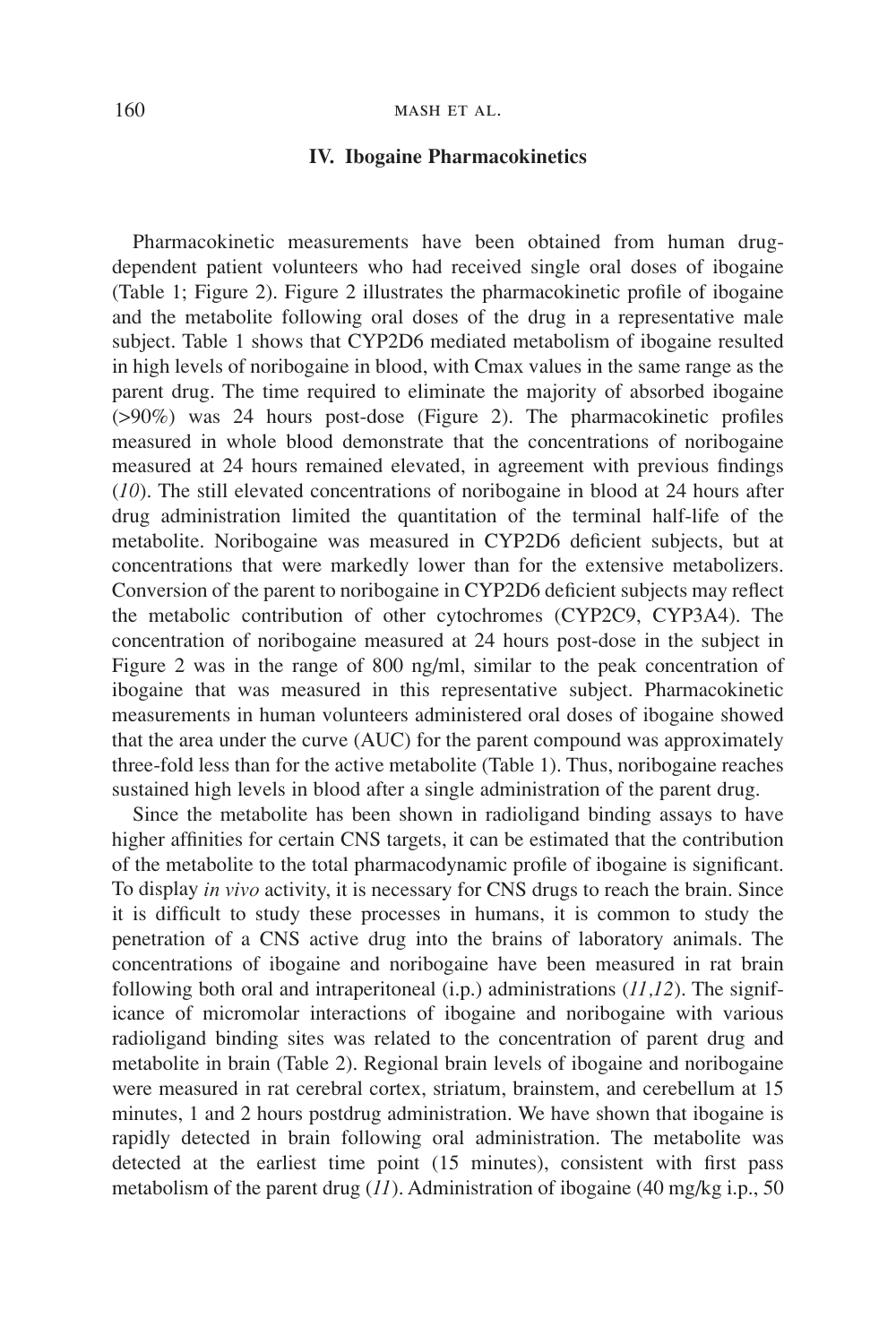|                          | *Whole Blood            | *Brain                  | **Brain          |
|--------------------------|-------------------------|-------------------------|------------------|
|                          | $40 \text{ mg/kg}$ i.p. | $40 \text{ mg/kg}$ i.p. | 50 mg/kg p.o.    |
| <b>Ibogaine</b>          |                         |                         |                  |
| $t_{\rm max}$ , hr       | $0.10 \pm 0.03$         | $1.00 \pm 0.14$         | $1.00 \pm 0.21$  |
| $C_{\rm max}$ , ng/ml or | $3859 \pm 789$          | $3782 \pm 418$          | $5210 \pm 480$   |
| $ng/g$ [µM]              | $[11.2 \pm 2.3]$        | $[11.0 \pm 1.2]$        | $[15.1 \pm 1.4]$ |
| AUC, $ng \cdot hr/ml$ or | $10636 \pm 341$         | $22098 \pm 922$         | NQ.              |
| $ng/g$ [µM $\cdot$ hr]   | $[30.7 \pm 1.0]$        | $[63.9 \pm 2.7]$        |                  |
| $t_{1/2}$ , hr           | $2.38 \pm 0.50$         | $11.05 \pm 1.15$        | NQ.              |
| Noribogaine              |                         |                         |                  |
| $t_{\rm max}$ , hr       | $2.40 \pm 0.04$         | $2.00 \pm 0.16$         | $2.00 \pm 0.28$  |
| $C_{\rm max}$ , ng/ml or | $7265 \pm 953$          | $3236 \pm 514$          | $3741 \pm 423$   |
| $ng/g$ [µM]              | $[21.9 \pm 2.9]$        | $[9.8 \pm 1.6]$         | $[11.3 \pm 1.3]$ |
| AUC, $ng \cdot hr/ml$ or | $96920 \pm 741$         | $38797 \pm 324$         | N <sub>O</sub>   |
| $ng/g$ [µM $\cdot$ hr]   | $[292.0 \pm 2.2]$       | $[117.9 \pm 1.0]$       |                  |

TABLE 2. Pharmacokinetic Parameters of Ibogaine and Noribogaine in Male Rat (Sprague-Dawley)

NQ, not quantifiable

Noribogaine  $t_{1/2}$  not quantifiable

\* Noncompartmental pharmacokinetic analysis over a 24 hr. period

\*\* Noncompartmental pharmacokinetic analysis over a 2 hr. period

Data represent the average values from individual animals  $(n = 4)$  assayed in duplicate.

mg/kg p.o.) in rodents resulted in levels of ibogaine and noribogaine that ranged from 10 to 15 µM and 10 to 12 µM, respectively. The results demonstrate that noribogaine reaches significant concentrations in brain following both routes of administration in rodents. Thus, the concentrations of noribogaine in brain may activate processes that cause the desired effects of suppressing opiate withdrawal signs and diminishing drug craving.

#### **V. Setting and Study Design**

We have had the opportunity to describe the clinical experience of a series of patients undergoing opiate detoxification with ibogaine. The study was conducted in a 12 bed freestanding facility in St. Kitts, West Indies. The treatment program had a planned duration of 12 to 14 days and stated goals of: (1) safe physical detoxification from opiates, (2) motivational counseling, and (3) referral to aftercare programs and community support groups (twelve-step programs). Subjects were self-referred for inpatient detoxification from opiates (heroin or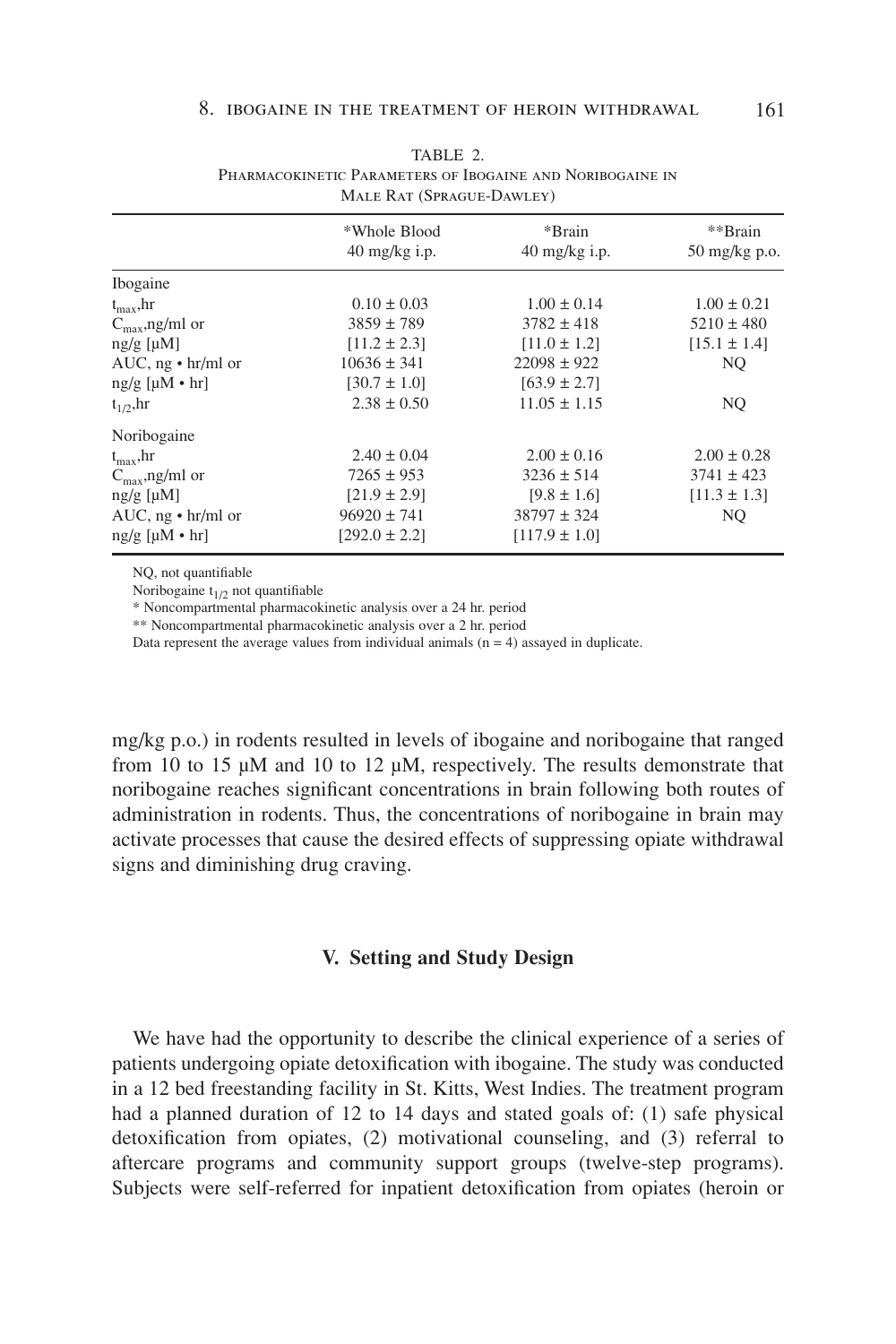methadone) and met inclusion/exclusion criteria. All individuals were deemed fit and underwent treatment following a physician's review of the history and physical examination. Participants did not have histories of stroke, epilepsy, or axis I psychotic disorders. Results of the electrocardiogram and clinical laboratory testing were within predetermined limits. All subjects signed an informed consent for ibogaine treatment. Overall, the sample of 32 patients was predominately male (69%) and white (82%), with a mean age of 33.6 years and a mean length of addiction of 11.1 years.

All participants met DSM-IV criteria for opioid dependence and had positive urine screens at entry to the study. Participants were assigned to fixed-dose (800 mg; 10 mg/kg) of ibogaine HCl under open-label conditions. Subjects were genotypyed for the CYP2D6 alleles (\*2, \*4, \*5 and wt alleles), as described previously (*13*). On admission, participants were administered the Addiction Severity Index (*14*) and received structured psychiatric evaluations before and after ibogaine treatment (SCID I and II). In cases where the participant's responses were deemed questionable due to intoxication or withdrawal signs, portions of all interviews were repeated later, as necessary. Additional information about substance use history and past/current medical condition(s) was gathered and later cross-referenced for accuracy through a separate comprehensive psychosocial assessment.

### **VI. Physician Ratings of Withdrawal**

Two physicians rated as present or absent 13 physical signs typically associated with opiate withdrawal, based on a 10-minute period of observation (*14,15*). The Objective Opiate Withdrawal Scale (OOWS) data were analyzed from three assessments performed during the period spent in the clinic under medical monitoring, given that those points in relation to ibogaine administration were highly comparable among all patients. The attending physician performed the first assessment following clinic admission an average of 1 hour before ibogaine administration and 12 hours after the last dose of opiate. A psychiatrist without knowledge of the admitting OOWS score performed the second assessment an average of 10 to 12 hours after ibogaine administration and 24 hours after the last opiate dose. The attending physician performed the third assessment 24 hours following ibogaine administration and 36 hours after the last opiate dose. Physician's ratings were subjected to repeated measures analysis of variance (ANOVA) with treatment phase (pre-ibogaine, post-ibogaine, and program discharge) as the within-subjects factor.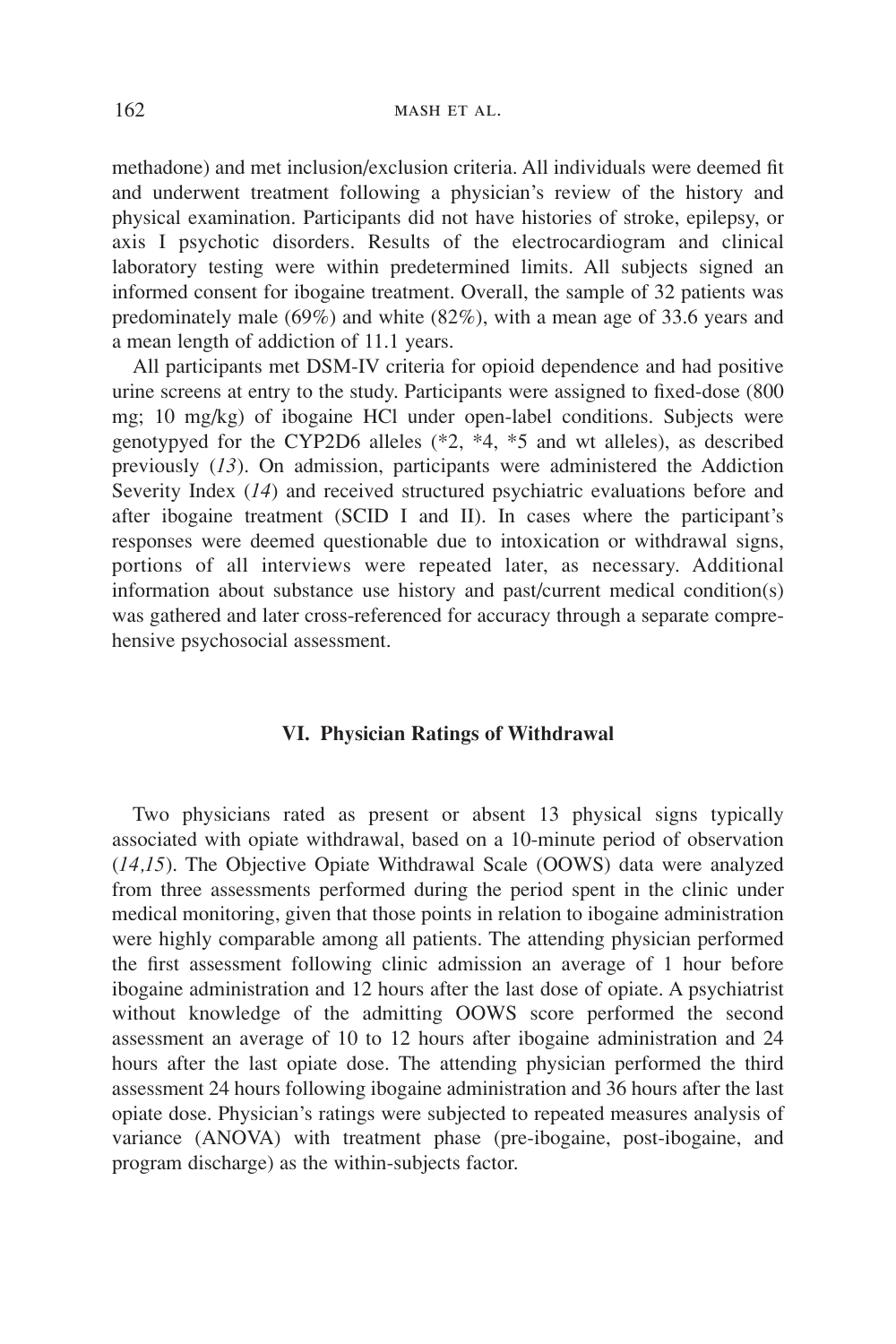### **VII. Subjects' Self-Report of Withdrawal Symptoms**

The Opiate-Symptom Checklist (OP-SCL) was developed for the present study as a subtle assessment of withdrawal symptoms, given that many subjects' verbal reports about withdrawal experience were generally exaggerated, both in number and severity of symptoms. Each of the 13 items that comprises the OP-SCL scale were taken from the Hopkins Symptom Checklist-90, with the criteria for selection based on whether it appeared in two other self-report withdrawal questionnaires, the Addiction Research Center Inventory (*16*) and the Subjective Opiate Withdrawal (*17*) scales. Subjects also completed a series of standardized self-report instruments relating to mood and craving at three different time points during the study within 7 to 10 days after the last dose of opiate. Subjects were asked to provide ratings of their current level of craving for opiates using questions from the Heroin Craving Questionnaire (HCQN-29) (*18*). Self-reported depressive symptoms were determined by the Beck Depression Inventory (BDI) (*19*). Subjects' scores were subjected to repeated measures analyses of variance across treatment phase (pre-ibogaine, post-ibogaine, and discharge) as the withinsubjects factor for the total score from the OP-SCL, BDI, and the HCQN-29.

### **VIII. Acute Detoxification and Behavioral Outcomes**

Physical dependence on opiates is characterized by a distinctive pattern of signs and symptoms that make up the naturalistic withdrawal syndrome. The physical dependence produced by an opiate is assessed usually by discontinuation of opioid treatment (spontaneous withdrawal) or by antagonist-precipitated withdrawal. All of the subjects identified opiates as one of the primary reasons for seeking ibogaine treatment and demonstrated active dependence by clinical evaluation, objective observations, and positive urine screen. Physician ratings demonstrate that ibogaine administration brings about a rapid detoxification from heroin and methadone (Figure 3A). The post-ibogaine OOWS rating obtained 10 to 12 hours after ibogaine administration and 24 hours following the last opiate dose was significantly lower than the rating obtained 1 hour prior to ibogaine administration and 12 hours after the last opiate dose. At 24 hours after ibogaine administration and 36 hours after the last opiate dose, the OOWS rating was significantly lower than the pre-ibogaine rating. The blinded post-ibogaine ratings between doctors agreed well item for item and were not significantly different from one another in terms of the mean total OOWS score (mean  $\pm$  1 SD,  $N = 32$ ). These objective measures demonstrate the effects of ibogaine on opiate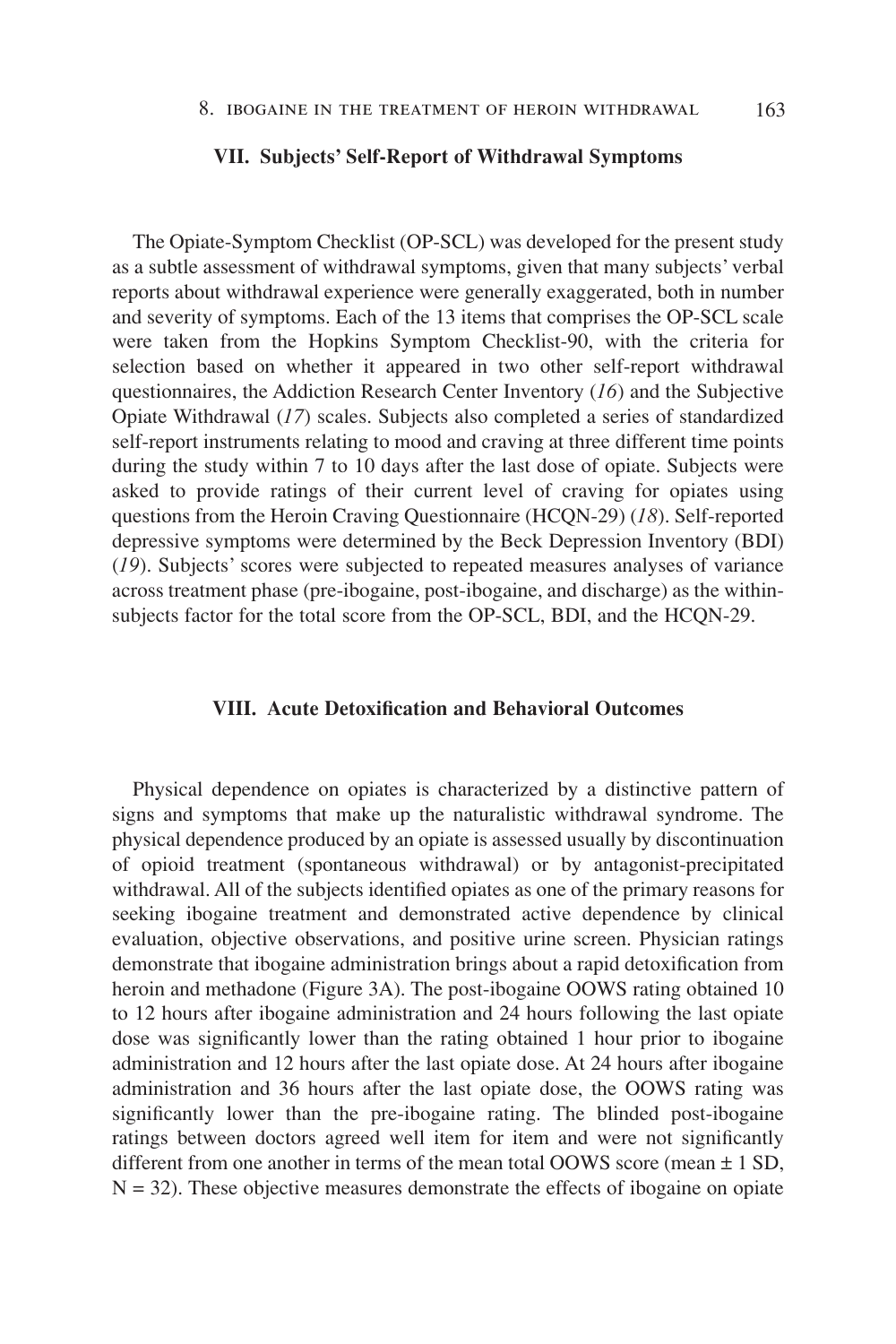withdrawal assessed in this study. Objective signs of opiate withdrawal were rarely seen and none were exacerbated at later time points. The results suggest that ibogaine provided a safe and effective treatment for withdrawal from heroin and methadone. The acute withdrawal syndrome in addicts dependent on heroin begins approximately 8 hours after the last heroin dose, peaks in intensity at 1 to



FIGURE 3. SCORES ON THE OBJECTIVE OPIATE WITHDRAWAL SCALE. (a) The effects of single-dose ibogaine treatment on opiate withdrawal signs at three physician-rated assessment times (12, 24, and 36 hours after the last dose of opiate). Average data are shown (mean  $\pm$  1 SD, N = 32). \*P < .05. (b) The effects of single-dose ibogaine on patients self-report Opiate-Symptom Checklist (OP-SCL). The OP-SCL was developed for the present study as a subtle assessment of patients'subjective complaints based on 13 items selected from the Hopkins Symptom Checklist rated for intensity from 0 to 4. The maximum score attainable for the OP-SCL was 42.  $*$  p < .05.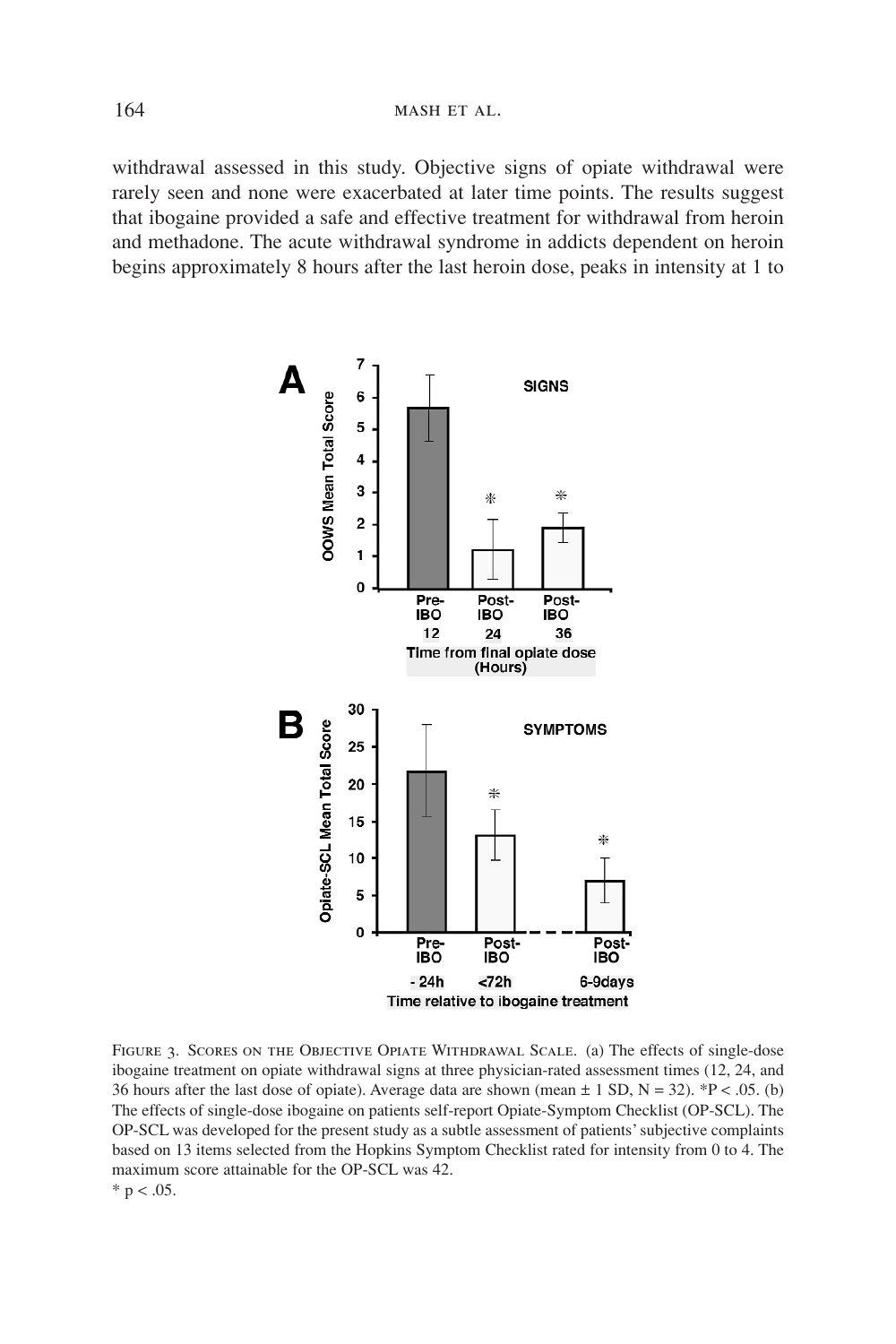2 days, and subjective symptoms subside within 7 to 10 days. Self-reports of withdrawal symptoms shortly after recovery from ibogaine treatment (< 72 hours) were significantly decreased from the pre-ibogaine rating obtained 12 hours after the last use of opiates and were comparable to the level of discomfort reported at program discharge approximately one week later (Figure 3B). Thus, for subjects undergoing ibogaine detoxification, all of the subjects were successful during the detoxification process and many were able to maintain abstinence from illicit opiates and methadone over the months following detoxification (data not shown). Perhaps the most important observation was the ability of a single dose of ibogaine to promote a rapid detoxification from methadone without a gradual taper of the opiate. These preliminary observations of ibogaine treatment suggest that methadone withdrawal was not more difficult than heroin withdrawal following ibogaine detoxification. As discussed below, we suggest that the long-acting metabolite noribogaine may account for the efficacy of ibogaine treatment for both heroin and methadone withdrawal.

Craving is thought to be an important symptom contributing to continued drug use by addicts. Opiate-dependent subjects report increased drug craving during the early stages of withdrawal (*20*). We have previously reported that subjects undergoing opiate detoxification reported significantly decreased drug craving for opiates on five measures taken from the HCQN-29 scales at 36 hours posttreatment. These five measures inquired about specific aspects of drug craving, including urges, as well as thoughts about drug of choice or plans to use the drug. Questions are asked also about the positive reinforcing effects of the drug or the expectation of the outcome from using a drug of choice or the alleviation of withdrawal states. Perceived lack of control over drug use was included, since it is a common feature of substance-abuse disorders and is most operative under conditions of active use, relapse, or for subjects at high risk. The results demonstrated that across craving measures, the mean scores remained significantly decreased at program discharge (*10*). BDI scores were also significantly reduced both at program discharge and at 1-month follow-up assessments (*10*). Heroin craving is known to be dramatically reduced depending on the lack of availability of the abused drug in a controlled setting. Thus, more meaningful studies of ibogaine's ability to suppress heroin craving require further investigations done under naturalistic conditions.

#### **IX. Cardiovascular Changes and Side Effects of Ibogaine**

Ibogaine has a variety of dose-dependent pharmacological actions, which may not be relevant to its effectiveness for opiate detoxification and diminished drug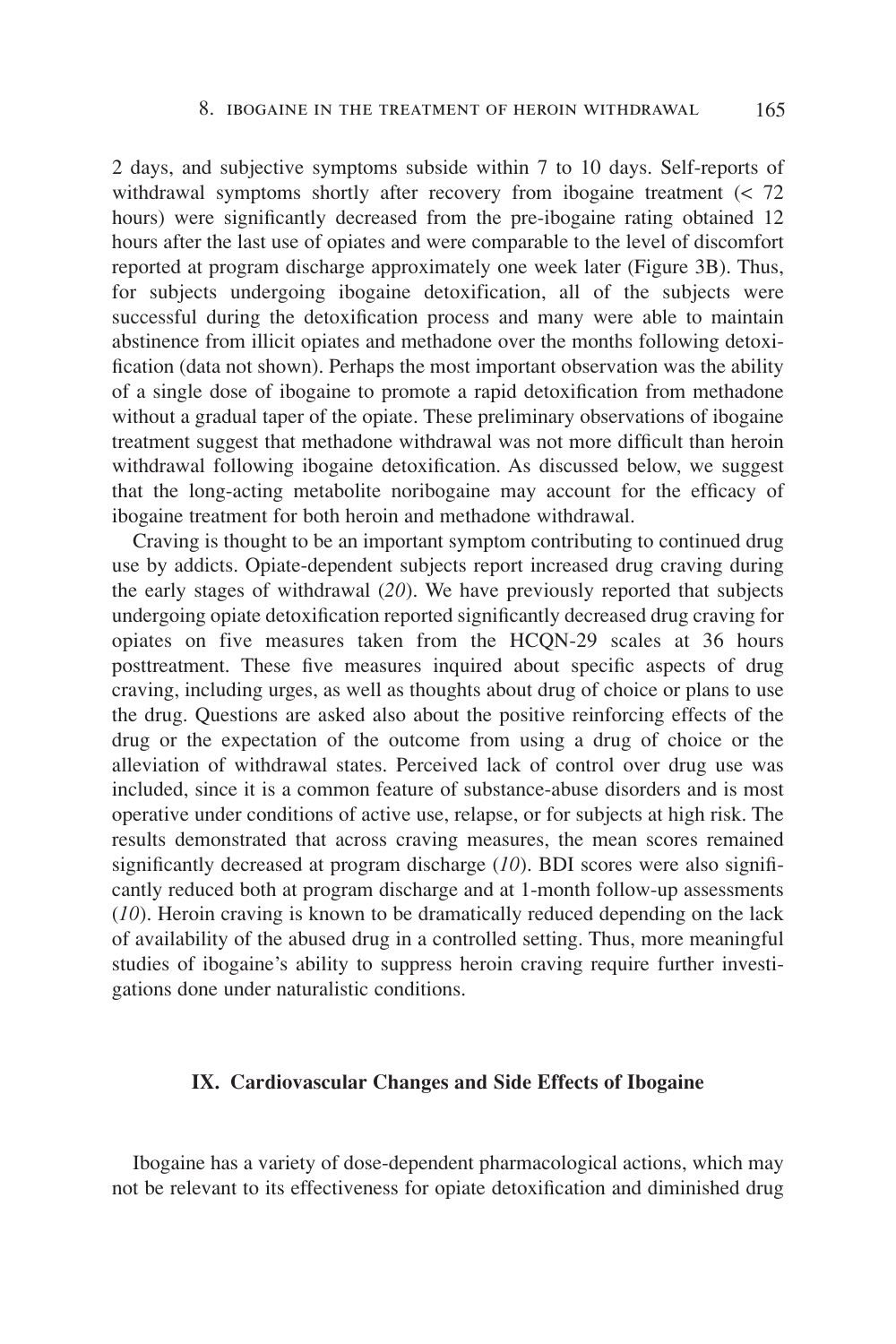cravings, but may influence considerations for safety. However, toxicological studies in primates have demonstrated previously that ibogaine administration at doses recommended for opiate detoxification is safe (*21*). The FDA Phase I Pharmacokinetic and Safety investigations by our group have not advanced in the United States due to a lack of funds to support clinical investigations of ibogaine in patient volunteers. However, we have had the opportunity to obtain additional safety data in drug-dependent subjects under controlled conditions in human studies conducted in St. Kitts, West Indies. For these subjects, baseline screening included a medical evaluation, physical examination, electrocardiogram, blood chemistries, and hematological workup, as well as psychiatric and chemical dependency evaluations. In some cases, more extensive evaluations were done to rule out cardiac risk factors and to exclude subjects for entry to the study. The recognition of the cardiovascular actions of ibogaine date back to the 1950s, when the CIBA Pharmaceutical Company investigated ibogaine as an antihypertensive agent. Ibogaine at doses used for opiate detoxification may lower blood pressure and heart rate when the drug reaches peak concentrations in blood. In contrast, the opiate withdrawal syndrome is associated with increases in pulse, systolic and diastolic blood pressures, and respiratory rate.

Our observations of the safety of ibogaine have not been limited to opiatedependent subjects. To date, we have evaluated ibogaine's safety in more than 150 drug-dependent subjects that were assigned to one of three fixed-dose treatments under open label conditions: 8, 10, or 12 mg/kg ibogaine. Adverse effects were assessed by clinician side-effect ratings and open-ended query. To date, no significant adverse events were seen under these study conditions. The most frequent side effects observed were nausea and mild tremor and ataxia at early time points after drug administration. Random regression of vital signs (respiration rate, systolic and diastolic blood pressures, and pulse) revealed no significant changes across time or by treatment condition for opiate-dependent subjects. However, a hypotensive response to ibogaine was observed in some cocaine-dependent subjects, which required close monitoring of blood pressure and which was responsive to volume repletion. Comparison of pre- and postdrug effects demonstrated that blood cell count, neurotrophil levels, and sodium and potassium levels were in the normal range. There were no significant changes from baseline seen on liver function tests. No episodes of psychosis or major affective disorder were detected at posttreatment evaluations. Intensive cardiac monitoring demonstrated that no electrocardiographic abnormalities were produced or exaggerated following ibogaine administration in subjects that were not comorbid for any cardiovascular risk factors. These preliminary results demonstrate that single doses of ibogaine were well tolerated in drug-dependent subjects. These preliminary observations are encouraging, but they do not diminish the possibility that ibogaine may have other medical risks not ordinarily associated with opiate withdrawal or with the use of tapering doses of methadone.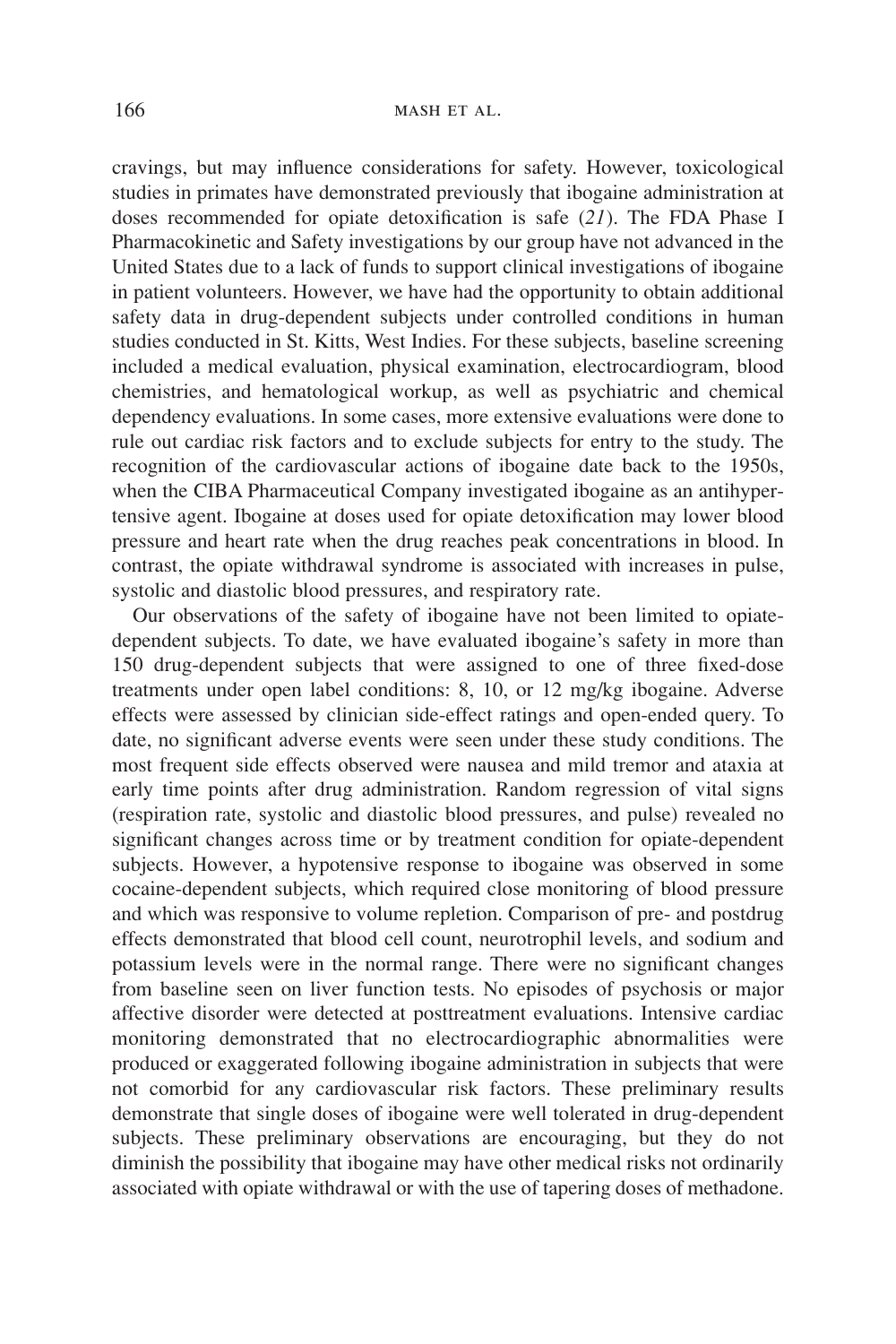However, we anticipate, based on our clinical experience from offshore studies, that any potential adverse cardiovascular responses can be well managed within routine clinical practice.

# **X. Mechanism of Action**

While the precise mechanism(s) underlying the expression of opiate withdrawal signs and symptoms are not fully understood, and may be different between humans and laboratory animals, the cellular and behavioral changes resulting from withdrawal and that have motivational relevance to drug-seeking behavior may involve the same neural circuits as those that participate in opiate dependence. Ibogaine and its active metabolite noribogaine act on a number of different neurotransmitter systems in the brain that may contribute to ibogaine's ability to suppress the autonomic changes, objective signs, and subjective distress associated with opiate withdrawal. However, we have speculated that the actions of noribogaine at mu-opioid receptors may account in part for ibogaine's ability to reduce withdrawal symptoms in opiate-dependent humans (*22*). For example, the desmethyl metabolite noribogaine has been shown to be a full agonist at the mu-opioid receptor (Table 3). This pharmacological activity, coupled with the

|                                                  | Ibogaine                         |                      | Noribogaine                      |              | Pharmacodynamic                   |
|--------------------------------------------------|----------------------------------|----------------------|----------------------------------|--------------|-----------------------------------|
|                                                  | $IC_{50}(\mu M)$                 | nh                   | $IC_{50}(\mu M)$                 | nh           | Action                            |
| Serotonergic<br>5-HT Transporter<br>$(RTI-55)$   | $0.59 \pm 0.09$                  | 0.8                  | $0.04 \pm 0.01$                  | 0.76         | Reuptake<br>Blocker               |
| Opioidergic<br>Mu (DAMGO)<br>Kappa 1<br>(U69593) | $11.0 \pm 0.9$<br>$25.0 \pm 0.6$ | $1.0^{\circ}$<br>1.1 | $0.16 \pm 0.01$<br>$4.2 \pm 0.3$ | 0.99<br>1.05 | Agonist<br>Partial<br>Agonist (?) |
| Kappa 2<br>(IOXY)                                | $23.8 \pm 7.1$                   | 1.0                  | $92.3 \pm 9.2$                   | 1.03         | Partial<br>Agonist (?)            |
| Glutaminergic<br><b>NMDA</b><br>$(MK-801)$       | $5.2 \pm 0.2$                    | 0.9                  | $31.4 \pm 5.4$                   | 1.1          | Channel<br>Blocker                |

TABLE 3. Inhibitory Potency of Ibogaine and Noribogaine

The values represent the mean  $\pm$  SE of the IC<sub>50</sub> value ( $\mu$ M) from 3-4 independent experiments, each performed in triplicate. nh, Hill slope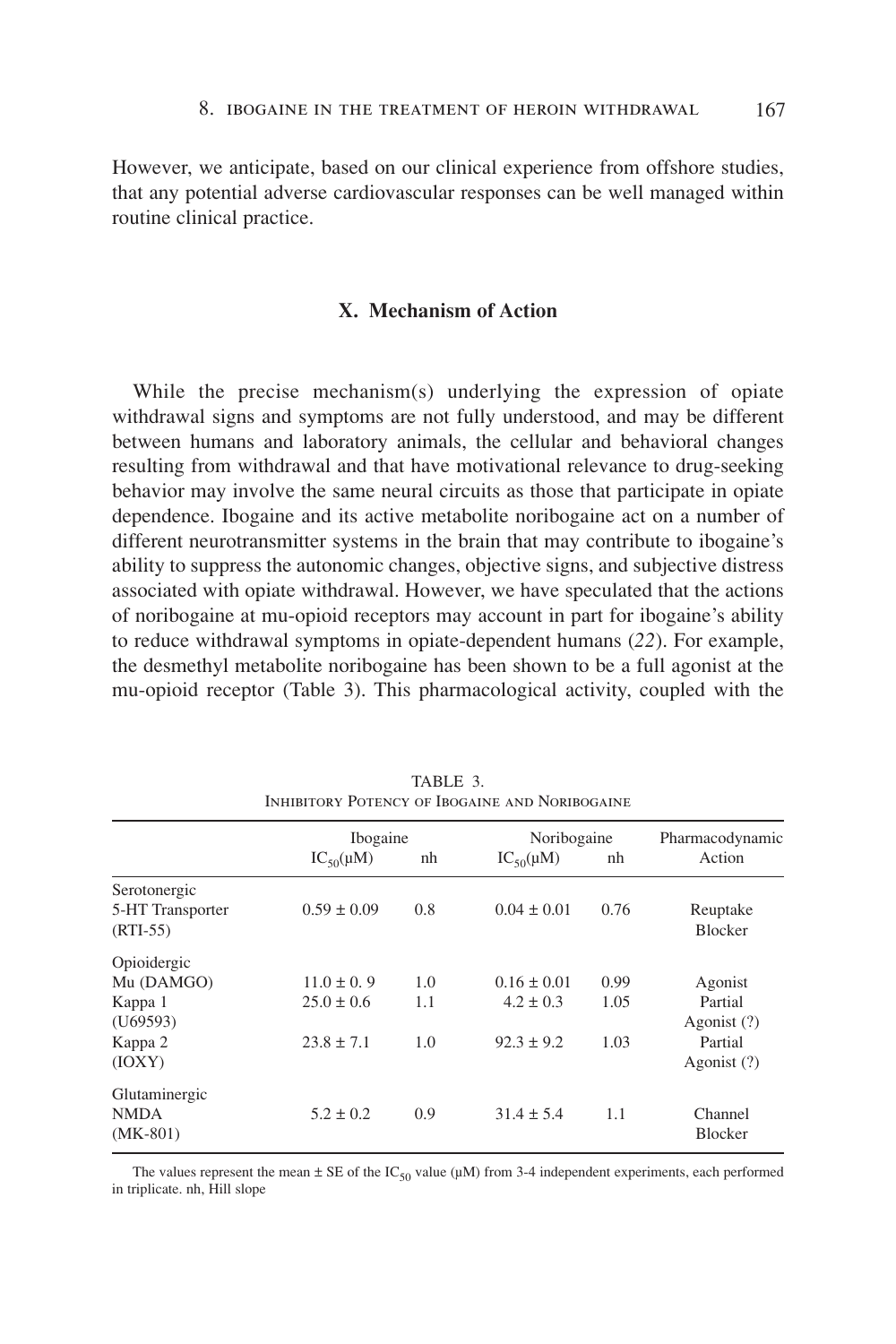long duration of action may produce a self-taper effect in opiate-dependent patients.

The relative contributions of the parent and metabolite to the pharmacodynamic effects have yet to be established with precise certainty. Results from animal studies indicate that opiate withdrawal is associated with hyperactivity of the noradrenergic system and with changes in a variety of other neurotransmitter systems (*23*). Pharmacological agents may have differential effects on different components of opiate withdrawal. In addition to affecting mu-opioid receptors in the brain, noribogaine also has affinity at kappa-opioid receptors and the serotonin transporter (*8*). Indirect serotonergic agonists have been shown to attenuate neuronal opiate withdrawal (*24*). The 5-HT releaser d-fenfluramine and the 5-HT reuptake blockers fluoxetine and sertraline reduce the withdrawalinduced hyperactivity of locus ceruleus neurons. We have demonstrated previously that noribogaine elevates serotonin concentrations in brain by binding to the 5-HT transporter (Table 3) (*8*). Dysphoric mood states associated with opiate withdrawal may be a contributing factor for relapse, since addicts often experience drug craving in conjunction with dysphoric mood states (*20*). An action at the 5-HT transporter may explain the antidepressant effects seen following ibogaine administration in human opiate-dependent patients (*10*). Clinical studies have previously suggested that patients who abused opiates may have been self-medicating their mood disorders, indicating a possible role for endogenous opiates in major depression (*25*). Dysphoria and drug craving reportedly persist in opiate addicts even after detoxfication from opiates has been completed. Thus, noribogaine's effects at multiple opioid receptors and the 5-HT transporter may explain the easy transition following only a single dose of ibogaine in humans following abrupt discontinuation of opiates. These observations suggest that noribogaine may have potential efficacy for use as a rapid opiate detoxification treatment strategy. Recognition of the different components (autonomic changes and the objective signs versus subjective signs, dysphoric mood, and drug craving) may suggest the need for a medication strategy that targets multiple neurotransmitter systems for the treatment of opiate withdrawal and for relapse prevention. The identification of noribogaine's mix of neurotransmitter receptors and neurotransporter binding sites provides additional support for medications targeted to different aspects of the opiate withdrawal syndrome.

Opiate agonist pharmacotherapy with buprenorphine is a new alternative to methadone maintenance for the treatment of opiate dependence (*20*). Noribogaine has some pharmacologic similarities to the mixed agonist-antagonist analgesic buprenorphine. Buprenorphine and noribogaine both act as mu agonists. Compared to buprenorphine's high affinity partial agonist profile, noribogaine has lower receptor affinity, but increased intrinsic activity over buprenorphine as a mu agonist. Behavioral and physiological evidence suggest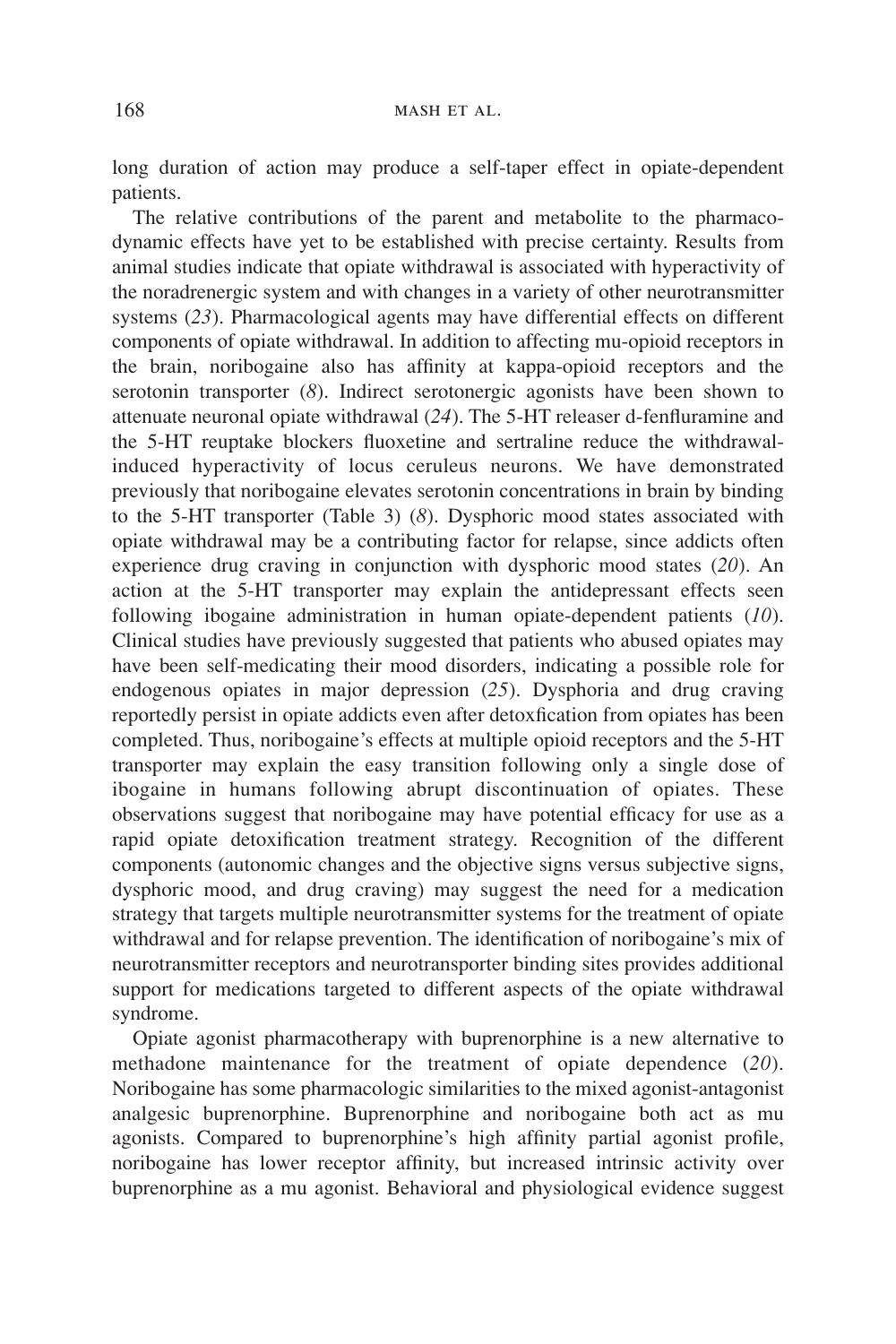that buprenorphine has kappa antagonist effects in addition to its action as a partial mu agonist. Noribogaine binds to kappa receptors, but acts as a partial agonist (Table 3). Both drugs have a long duration of action due to the slow rates of dissociation from opiate receptor sites. Thus, ibogaine's ability to inhibit opiate craving may be accounted for by the mixed mu- and kappa-opioid profile of the active metabolite noribogaine.

#### **XI. Conclusion and Future Directions**

Pharmacological treatments for opiate dependence include detoxification agents and maintenance agents. New experimental approaches have also been tried to reduce the time it takes to complete the process of detoxification or to further reduce persisting subjective reports of dysphoria and opiate craving. Ibogaine treatment is a novel approach that has similarities with other detoxification pharmacotherapies, including substitution with a longer-acting opiate (e.g., methadone or buprenorphine). However, ibogaine appears to be a prodrug with the beneficial effects residing in the active metabolite noribogaine. Thus, it would be useful to demonstrate that noribogaine alone is effective in detoxification of heroin-dependent and methadone-maintained patients. If noribogaine alone is safe and effective in open label studies, a randomized, double-blind study comparing noribogaine to clonidine-naltrexone detoxification would be justified. This clinical study would demonstrate whether noribogaine is more effective and has fewer adverse hemodynamic effects. Based on its spectrum of pharmacological activities, we suggest that noribogaine should also be considered as an alternative to methadone maintenance.

A pharmacological approach for the compliance problem has been the development of depot formulations that might be injected as infrequently as once a month. The long-acting pharmacokinetics of noribogaine suggests that the drug may, in fact, persist in the body for weeks to months. Thus, future development of depot noribogaine preparations may provide an optimal therapeutic approach for treating intractable opiate abusers. Another approach would be to combine a noribogaine taper with naltrexone. This approach may provide a means to shorten the time needed to initiate opiate antagonist therapy. Previous studies have also suggested the need for combination pharmacotherapies, such as antidepressants with buprenorphine (*20*). Interestingly, noribogaine has a pharmacological profile that includes actions on both serotonin and opiate systems in the brain. Although not discussed in this report, ibogaine provides an approach for the treatment of abuse of multiple substances including alcohol and cocaine. Many opiatedependent patients abuse multiple drugs and alcohol. Thus, ibogaine and its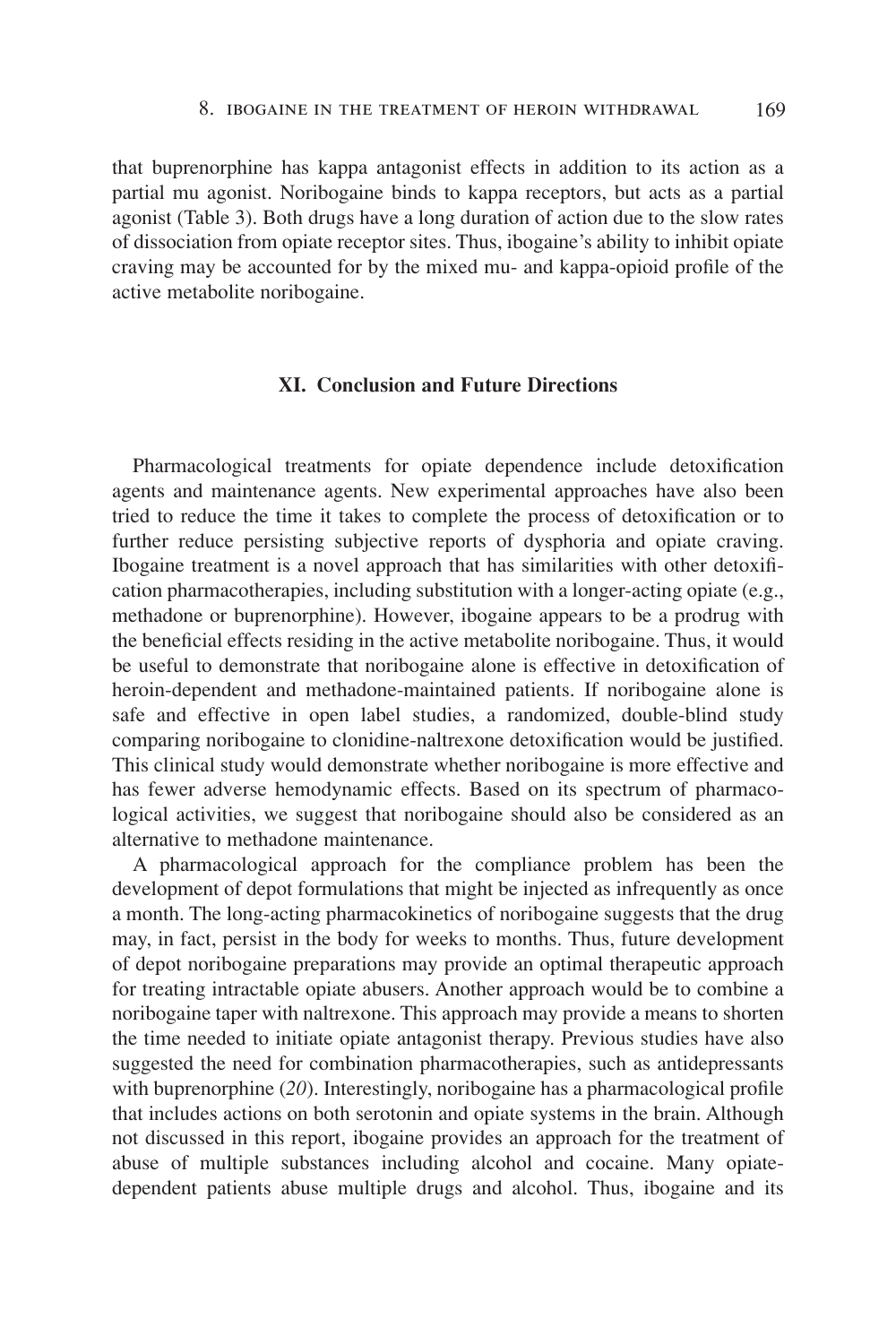active metabolite noribogaine represent two additional pharmacological treatments for opiate dependence. However, clinical studies are needed to demonstrate whether they will become viable alternatives for treating opiate dependence in the future. It remains to be seen if the politics surrounding this controversial treatment approach will limit the promise for future development of either ibogaine or noribogaine.

### **Acknowledgments**

This research was supported in part by the Addiction Research Fund. We are grateful to the staff of the Healing Visions Institute for Addiction Recovery, Ltd., St. Kitts, West Indies, for their support of the Ibogaine Research Project.

### **References**

- 1. R. Goutarel, O. Gollnhofer, and R. Sillans, *Psychedel. Monographs and Essays* **6,** 71 (1991).
- 2. S.G. Shepard, *J. Subst. Abuse Treat.* **11**(4), 379 (1994).
- 3. B. Sisko, *Multidis. Assoc. Psyched. Stud.* **IV,** 15 (1993).
- 4. K.R. Alper, H.S. Lotsof, G.M. Frenken, D.J. Luciano, and J. Bastiaans, *Am. J. Addict.* **8,** 234 (1999).
- 5. E.D. Dzoljic, C.D. Kaplan, and M.R. Dzoljic, *Arch. Int. Pharacodyn. Ther.* **294,** 64 (1988).
- 6. S.D. Glick, K. Rossman, N.C. Rao, I.M. Maisonneuve, and J.N. Carlson, *Neuropharmacol.* **31,** 497 (1992).
- 7. W.L. Hearn, J. Pablo, G. Hime, and D.C. Mash, *Jour. Anal. Toxicology.* **19,** 427 (1995).
- 8. D.C. Mash, J.K. Staley, M.H. Baumann, R.B. Rothman, and W.L. Hearn, *Life Sci.* **57,** PL45- 50 (1995).
- 9. R.S. Obach, J. Pablo, and D.C. Mash, *Drug Metab. Dispos.* **25**(12), 1359 (1998).
- 10. D.C. Mash, C.A. Kovera, J. Pablo, R. Tyndale, F.R. Ervin, I.C. Williams, E.G. Singleton, and M. Mayor, *Ann. N.Y. Acad. Sci.* **914,** 394 (2000).
- 11. J.K. Staley, Q. Ouyang, J. Pablo, W.L. Hearn, D.D. Flynn, R.B. Rothman, K.C. Rice, and D.C. Mash, *Psychopharmacology* **127,** 10 (1996).
- 12. C. Zubaran, M. Shoaib, I.P. Stolerman, J. Pablo, and D.C. Mash, *Neuropsychopharm.* **21,** 119 (1999).
- 13. M.H. Heim and U.A. Meyer, *Lancet* **336,** 529 (1990).
- 14. C.K. Himmelsbach, *Ann. Intern. Med.* **15,** 829 (1941).
- 15. W.R. Martin and D.R. Jasinski, *J. Psychiatr. Res*. **7,** 9 (1969).
- 16. C.A. Haertzen and M.J. Meketon, *Diseases of the Nervous System* **29,** 450 (1968).
- 17. L. Handelsman, K.J. Cochrane, M.J. Aronson, R. Ness, K.J. Rubinstein, and P.D. Kanoff, *Amer. J. Drug & Alcohol Abuse* **13,** 293 (1987).
- 18. E.G. Singleton, Unpublished research. Available from the Clinical Pharmacology and Therapeutics Branch, Intramural Research Program, NIDA, 55 Nathan Shock Drive, Baltimore, MD 21224, USA (1996).